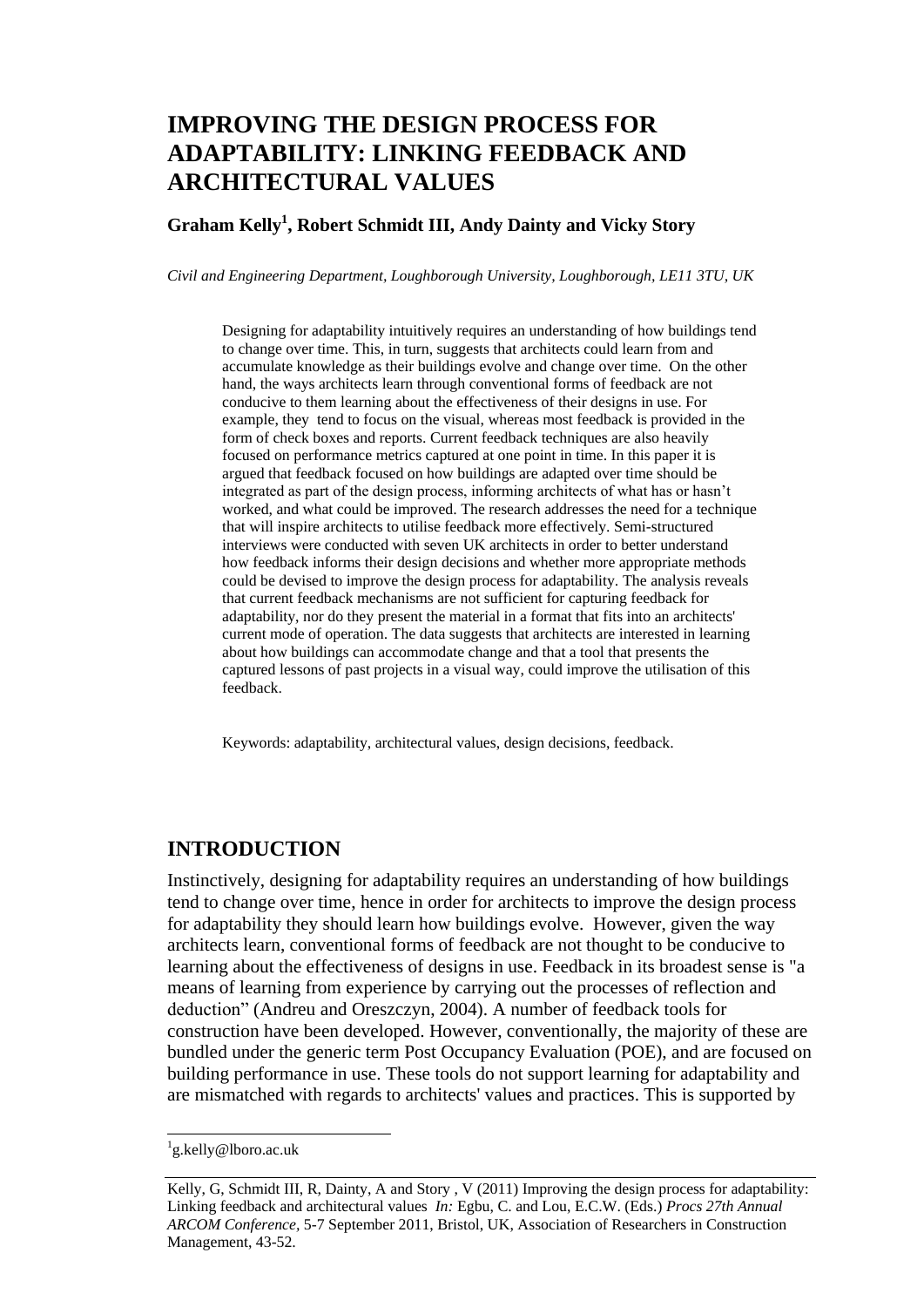Heylighen *et al.* (2007) who state that "architects do not appreciate the importance of knowledge capture because of the additional overhead required to document the process, context, and rationale of a design project. If knowledge is captured, it is often limited to formal documents. In other words, architects have no incentive to capture knowledge." This chasm is exemplified by the fact that architects often learn by trial and error rather than assimilation (Wang, 2010), and prioritise the 'visual' as a key value (Cohen *et al.,* 2005). Given that feedback mechanisms tend to be produced in the form of check boxes and reports (Bordass and Leaman, 2005), there are very few feedback mechanisms that respond to the preferred ways in which architects learn. This, coupled with the majority of feedback being concerned with performance metrics at a single point in time (often within the initial year of use (Kelly *et al.,* 2011)), renders accounting for user appropriation of the building problematic.

The research explores how feedback focused on buildings in use over a period of time can be better integrated into the design process. In order to do this, the paper investigates the extent to which current feedback mechanisms match architects' values, and what new or revised mechanisms could be developed to respond to any identified disparities. First, the paper critically reviews literature on architectural values and current feedback mechanisms in order to identify where potential deficiencies lie. It then presents a framework that considers the different ways in which buildings change over time. The methods are then described, followed by initial insights gleaned from the data and key implications.

# **EXPLORING ARCHITECTURAL VALUES**

Cohen *et al.* (2005) suggest that an architect's values are what set them apart from other professions when it comes to the concept of designing buildings, and shape why architects design the way they do. Broadly, values are defined as principles, standards, and qualities that guide actions (Le Dantec and Do, 2009), they are said to dominate architects' work and education (Cunningham, 1980). This infers that for any type of feedback to work it has, in some way, to match these values. These values can come from an architect's education or experience, motivate their decisions and guide their behaviours.

Given that values have a significant impact on how architects design, it is important to understand how these are shaped in order to conceive how best to respond to them. In this respect, architectural education is very important as it sets the foundation as to how value systems are shaped within the profession. Most architectural programs emphasise innovation and novelty, with a focus on creativity (Glasser, 2000). This is also highlighted by Cuff (1991) who suggests that architectural education has, for a considerable amount of time, been based around learning how to be creative and thinking for one's self. Lawson *et al.,* (2003) continues this theme, advocating that 'knowing by doing' is a readily accepted method of educating within architecture. There is also a strong emphasis on aesthetics and visual presentation which comes to the fore in both the teaching and assessment processes (e.g. CRIT) (Brady 1996). Once in practices, the continual gratification of experience and aesthetics is reinforced through the rewards structure, internally through the way promotions are administered and externally through organizational and design awards (Till, 2009). Spector (2001) also states that ethics and a feeling of social responsibility are important to architects as they aim to "protect the public against the dangers of shoddy and insensitive buildings" (Spector, 2001). Learning continues to play a significant role in an architect's career, where architects in most practices engage in CPD (continuing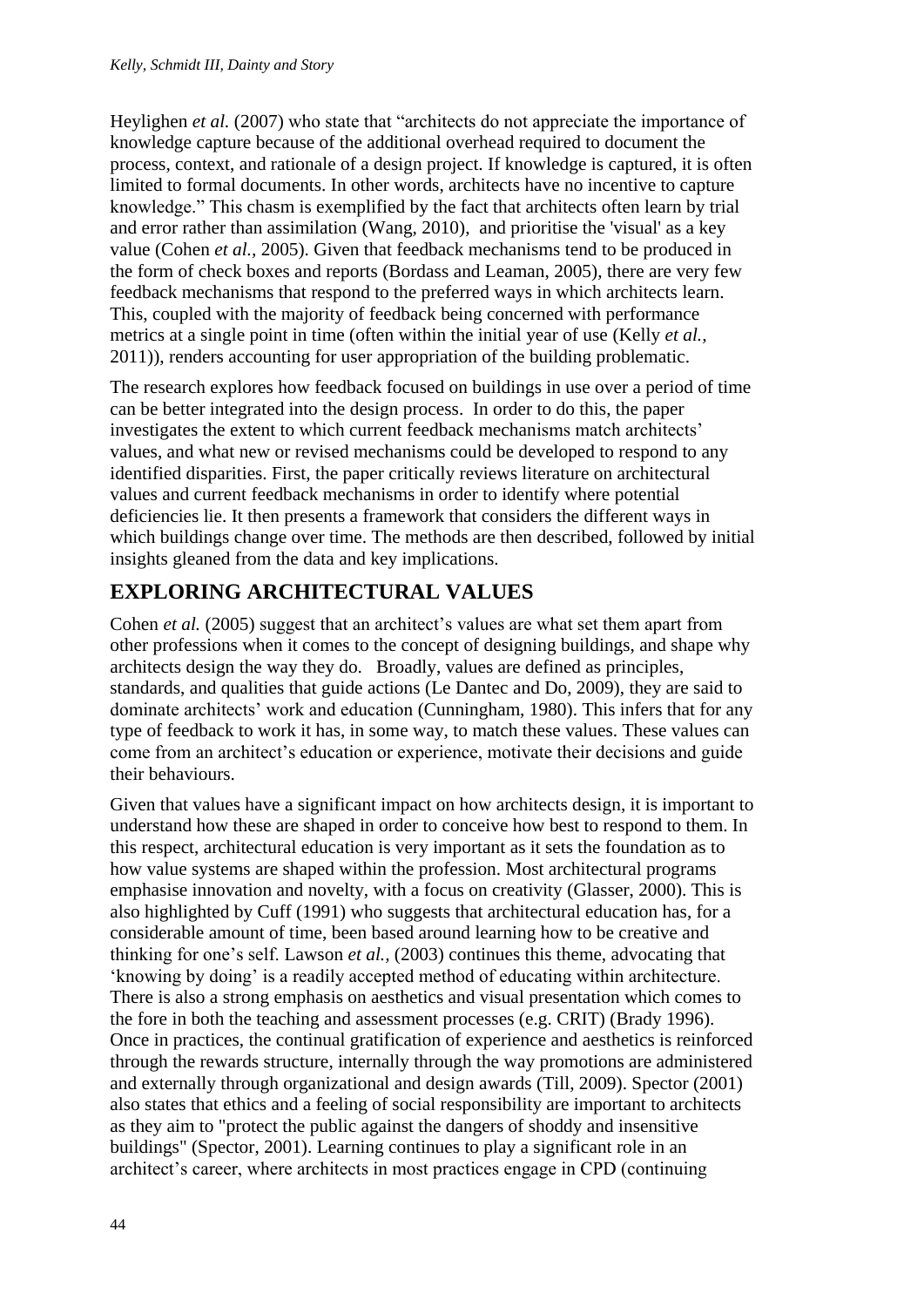professional development) events, lunch seminars, and evening training courses typically aimed at improving computer skills, knowledge of new materials/ regulations, or learning about architectural theories, practices and buildings (Kelly *et al.,* 2011).

These values of creativity, continual learning, ethics and social responsibility suggests that architects would be open to learning from how their buildings are appropriated over time. At odds with this assumption is a suggestion that architects have a tendency to disregard the past (Heylighen *et al.,* 2007) and ignore the unknown future. Literature also suggests that most architectural values are based in the visual arena including aesthetics, visual perception and beauty (Senturer and Istek, 2000). Whilst, this dominance of visual values is hardly a surprise considering the nature of architectural work (Till, 2009), the fact that architects ignore time to concentrate on aesthetics and functional performance (Schmidt III *et al.,* 2010) rather than considering how their design decisions impact buildings in use could be because feedback is at odds with key architectural values and practices. It could be argued that if feedback tools could be developed in a way that aligns with these values and modes of operation it could augment current feedback mechanisms and add something that would improve design decisions for adaptability.

# **FEEDBACK MECHANISMS IN RESPONSE TO ARCHITECTS AND CHANGE**

There are feedback mechanisms that can inform every stage of construction (Gorgolewski, 2005). Many feedback techniques focus on the technical performance of a building. A few, for example, CIBSE Energy Assessment and Reporting Methodology (TM22) (Bordass and Leaman, 2005), offer some value to architects, but mainly in terms of identifying when energy improvements could be made in order to meet new, stricter, building regulations. An additional issue with many of these feedback techniques is that data is collected through questionnaires, including the AUDE POE Guide (AUDE, 2006) and Building Use Studies (Leaman and Bordass, 1993), which are aimed at the client and the users' perception respectively. The questionnaire approach tends not to match an architect's agenda as they can only provide surface level detail with no ability to understand why respondents gave the answers they did. This approach tends to deliver generalised feedback that does not provide architects with the type of information they desire (Bordass, 2005). A few feedback techniques have the direct intention of influencing an architect's design decisions, such as DQIs (Gann *et al.,* 2003), soft landings (Bordass, 2005) and AMA work ware (Alexi Marmot Associates, 2008). All three tools take a broader stakeholder perspective, which includes architects, and explicitly attempt to aid future designs by educating all stakeholders on the issues faced by users. They also attempt to amalgamate knowledge at multiple points in time. Thus an examination of these should offer insights into how to improve the integration of feedback focused on how buildings change over time.

The Design Quality Indicators (DQI) survey (Gann *et al.,* 2003) is a user-focused technique that starts as a questionnaire, but also includes workshops that are implemented to discuss issues with the user, in order to gain a fuller understanding of the meaning behind the scores collated. The survey is designed so that these workshops can be conducted at any phase in the project. All phases incorporate most of the main stakeholders, who are brought together to discuss how improvements can be made, allowing for a much broader remit of subjects to be explored. The design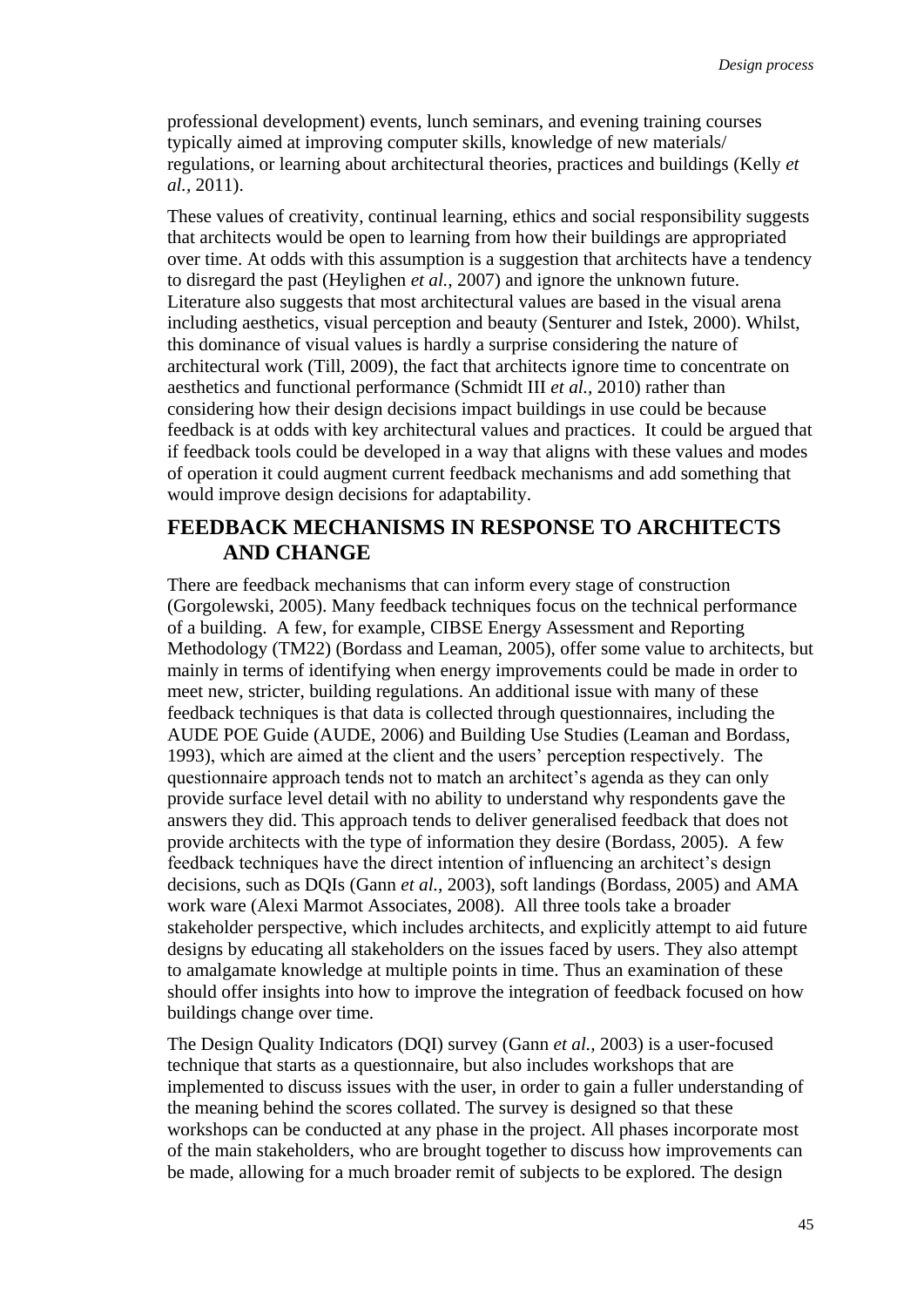workshop mainly focuses on the needs of the users. The use phase workshop focuses on the impact of the design on the users. During this workshop it is inevitable the changes that have occurred within the building will be discussed, and the reasons for these changes will be explored. However, the focus of the workshop is to understand how to improve the user's environment within the current building for its current use, rather than to specifically understand issues related to adaptability of the building and how an understanding of these changes could potentially improve future adaptable designs.

Soft Landings (Bordass, 2005) is another technique that can be used at any stage from the conception of a building up to, and including, the use of the building. During the briefing phase it is recommended that feedback from existing similar buildings should be used (Bordass *et al.,* 2010), however, this is limited to similar buildings previously studied within soft landings. The final phase is the extended aftercare phase where the architectural aspects are emphasised and fed back. Bordass *et al.* (2010), states that "the design team have found the feedback from students invaluable in considering and developing current school projects with clients, educationalists and users", which shows how invaluable feedback can be to architects. This approach clearly shows how lessons learnt can inform future design decisions, therefore, it is reasonable to assume that, if an explicit understanding of what has changed within the building was added to this already established feedback mechanism, as a separate phase or included in the extended aftercare phase, this could provide a means to improve feedback techniques.

AMA Workware is a feedback mechanism that combines social science techniques with building measurement and analysis, to capture information on the users and buildings to help clients make strategic decisions, mainly by informing design briefs and thereby influencing architects (Alexi Marmot Associates, 2008). It does this using five methods including: questionnaires, space audits, space occupancy surveys, workshops, focus groups and interviews. This feedback technique focuses on allowing clients to make strategic decisions at the briefing stage. Of particular interest to this study, it offers information with regards to change management, however, in its current format this information is only focused on feeding back to clients what changes need to be made in order to get the optimum environment for the current user. Given that it relies on giving the clients better knowledge with which to improve their future briefs, one could argue that it can, in turn, impact the architects (who have to work within these redefined briefs). The reason this could work in a mechanism for feeding information back to architects regarding adaptability is that it is already situated within current modes of practice (defining the brief) and would, therefore, require very little adaptation of processes.

The three feedback mechanisms illustrate some of the more modern methods of feedback, which have evolved away from the traditional, narrowly focused POE feedback tool, and in doing so have come some way to incorporating architects as an explicit benefactor. They all incorporate workshops that bring together the main stakeholders to discuss the building at multiple points in time, from conception through to early use. Adversely, they all stop shortly after the building is occupied and all dissemination is still in report form with very little in the way of visuals. It has also been suggested that the majority of feedback techniques are currently client or user focused (Gann *et al.,* 2003). This is also explored by Gorgolewski (2005) when stating that "feedback is usually focused on business goals rather than design feedback."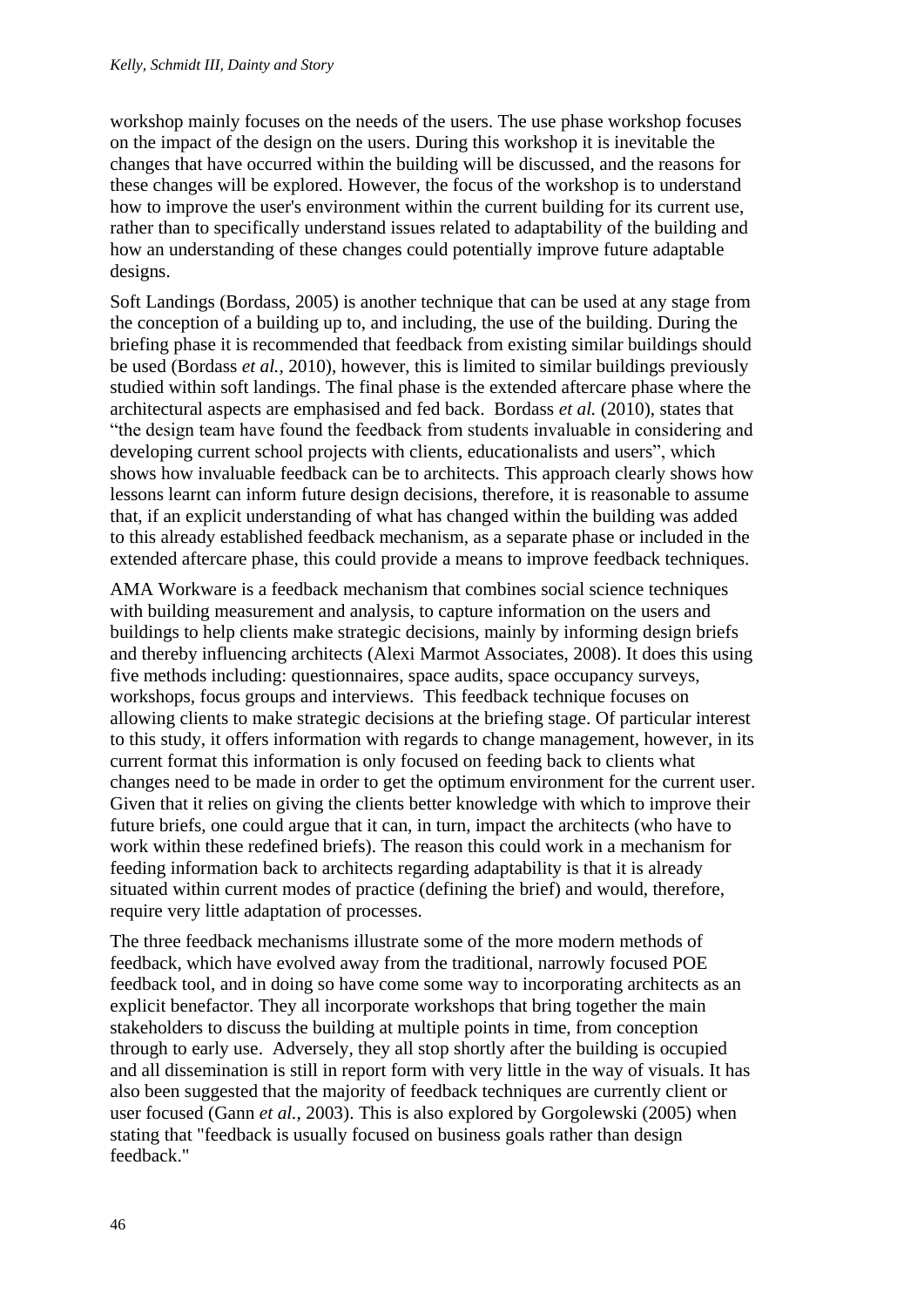# **A FRAMEWORK FOR ADAPTABILITY**

The focus on feeding changes back to the design process is in an effort to better inform design decisions towards a building's capacity to adapt to future changes. This section outlines what is understood as adaptability and presents a framework for how buildings change over time. Designing for adaptability is defined as "a building's ability to accommodate change throughout time, fundamentally extending its life" (Kelly *et al.,* 2011:1). Consequently, an understanding of the configuration of a building and the interactions between its elements can provide insight into how a building will endure and accommodate change (Schmidt III *et al.,* 2009). Conceiving the building as a series of layers provides a way of thinking about the building that links both time and the building's material form as different 'strands' of longevity (Duffy, 1990). Schmidt III *et al.* (2010) expand the concept of layers by conceiving a framework for both designing for and accessing the performance of adaptability within a given context (Table 1). In doing so, they establish a (design-related) framework, for which the table is part of, and uses a series of guidelines and briefing questions to translate the issues concerning the building's capacity to accommodate change into the design process. Whilst not attempting to predict what may happen to buildings, it could simply offer a set of provocations related to each strategy to suggest alternative solutions when designing.

| Strategy                             | Type of change                                             | Building layer(s)                              | Frequency of change      |
|--------------------------------------|------------------------------------------------------------|------------------------------------------------|--------------------------|
| Adjustable<br>Versatile<br>Refitable | Change of task<br>Change of space<br>Change of performance | Stuff<br>Stuff, Space<br>Space, Services, Skin | High<br>High<br>Moderate |
| Convertible                          | Change of function                                         | Space, Services, Skin                          | Moderate                 |
| <b>Scalable</b>                      | Change of size                                             | Space, Services, Skin,<br><b>Structure</b>     | Moderate/low             |
| Moveable                             | Change of location                                         | Structure, Site                                | Low                      |

*Table 1: Adaptable strategies and layers (adapted from (Schmidt III et al. 2010))*

The framework allows for specific examples of change accrued to be tabulated, offering a more nuanced understanding of change. The assumption is that if specific knowledge about the different types of changes is fed back to architects it will enable informed design decisions towards a more adaptable solution, due to a greater understanding of the changes a building can go through over time.

# **METHOD**

The research question posed at the start of this paper was - how can feedback from buildings in use be better integrated into the design process? In order to effectively explore these phenomena it was deemed that qualitative data needed to be collected, in the form of semi-structured interviews. This allowed the flexibility to respond to interesting diversions along with maintaining a robust interview schedule to ensure the data collected was still meaningful (Green *et al.* 2010). The interviews were undertaken with high-level personnel from seven architectural practices. These companies varied from very small (under 10 practicing architects) to very large (over 100 practicing architects). The selection of the practices was based on prior contact. However, despite the convenience of the sample (Marshall 1996), all the interviewees were professionals within the required field and had the appropriate knowledge to be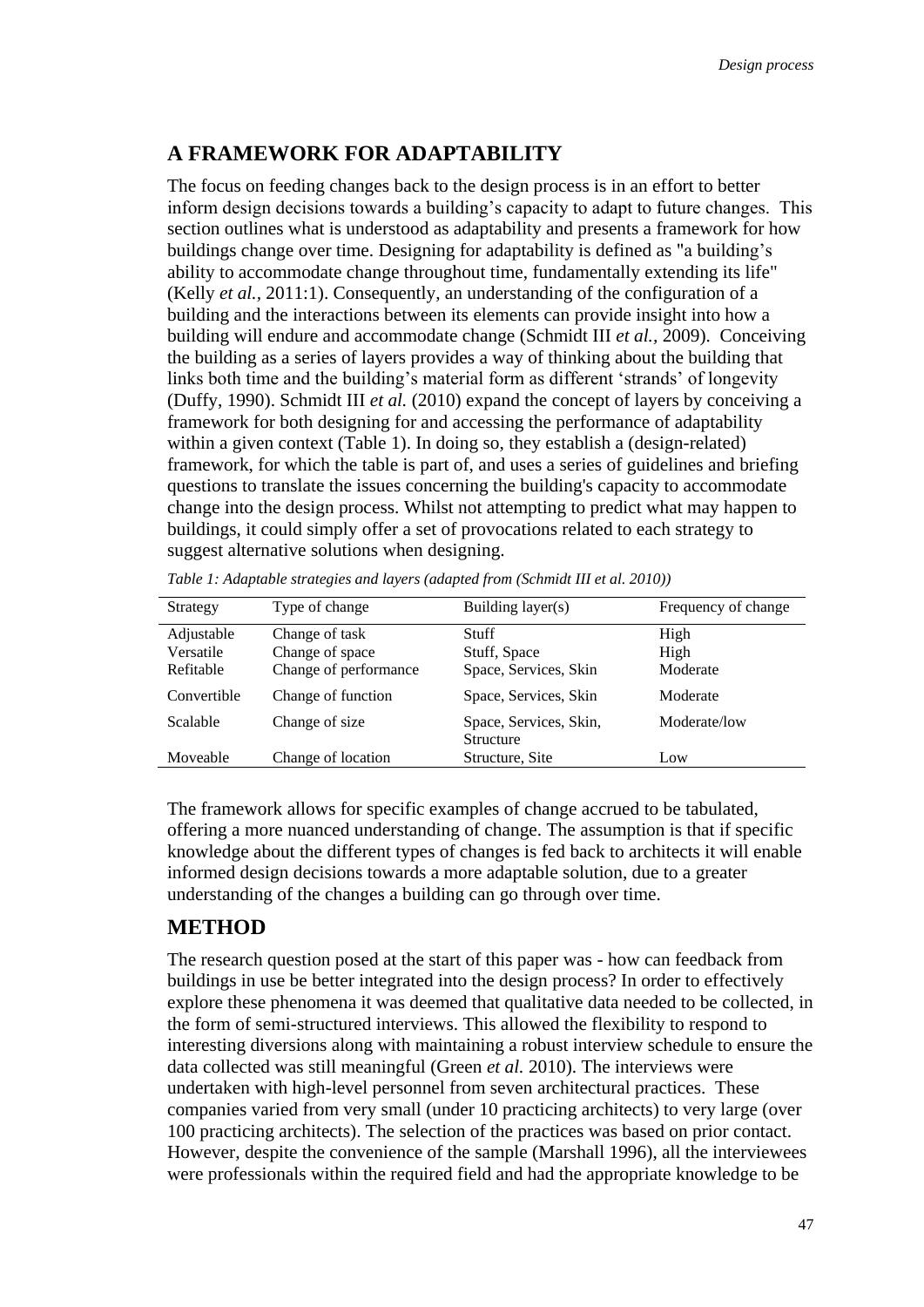able to offer insights into the areas identified for the research. The aim was to gain an understanding of how architects currently use feedback or other methods of learning, and to understand how this utilisation could be improved through developing approaches that better reflect architects values. The interviews included a range of questions aimed at uncovering the architects' values and views towards feedback and how these might be better connected with regards to adaptability.

An initial review of the data determined the seven broad themes that were important to the interviewees. Data analysis was done in the form of transcript-based analysis using axial coding. This coding was carried out by the first author of this paper and was subsequently introduced to the other authors iteratively; this was done to maintain consistency of evaluation. From each interview, verbatim quotes were tabulated under the emergent themes as headings, allowing for some cross case analysis of these themes in order to go beyond initial impressions (Eisenhardt 1989).

# **ANALYSIS AND DISCUSSION**

The following discussion explores the critical themes relating to architects views on feedback and architectural values derived from the interviews along with their links to adaptability.

# **Architectural Values**

There were a wide variety of values that were described during the interviews, and the data implies that while architectural practices offer a variety of approaches, all interviewees had similar underlining values.

One of the main values to come out of the interviews was of the desire to design sustainable buildings. Almost all of the architects had an interest in how they could make their buildings more sustainable with current initiatives such as carbon reduction discussed readily. However it was interesting to find that the majority (5 of 7) of architects interviewed were also looking beyond this and expressed that the longevity of buildings played a key factor in sustainability. "There is a definite need to address the existing building stock. And there is a need to understand how to make it last longer." (Architect C, Very large practice). This expression of the need to find ways to make the building stock last longer was discussed when referring to improving sustainability and hence relates to the feeling of social responsibility expressed in the literature (Spector 2001).

Continuing to learn throughout practice was another key value identified; this is associated with building up experience on projects and the apparent necessity to improve consistently. "I learn from all the buildings that I visit all the time. You know, I go to a museum and I'm learning. I go to somebody's house I'm learning, so I'm learning all the time"(Architect F, Small practice)

Aesthetics and the use of visuals to communicate, were also recognised as key values that came out of most practices, whether it was using "film to showcase the building to its best"(Architect B, Small practice), or expressing architecture as a "succession of cinematographic moments"(Architect F). Architect F also suggested that the best way to communicate and express uniqueness in design was through models as it showed a lot more than text.

# **Architects' Views on Adaptability**

An architect's view on adaptability was important in order to test the viability of the adaptability framework to form a basis of any feedback mechanism devised. Most of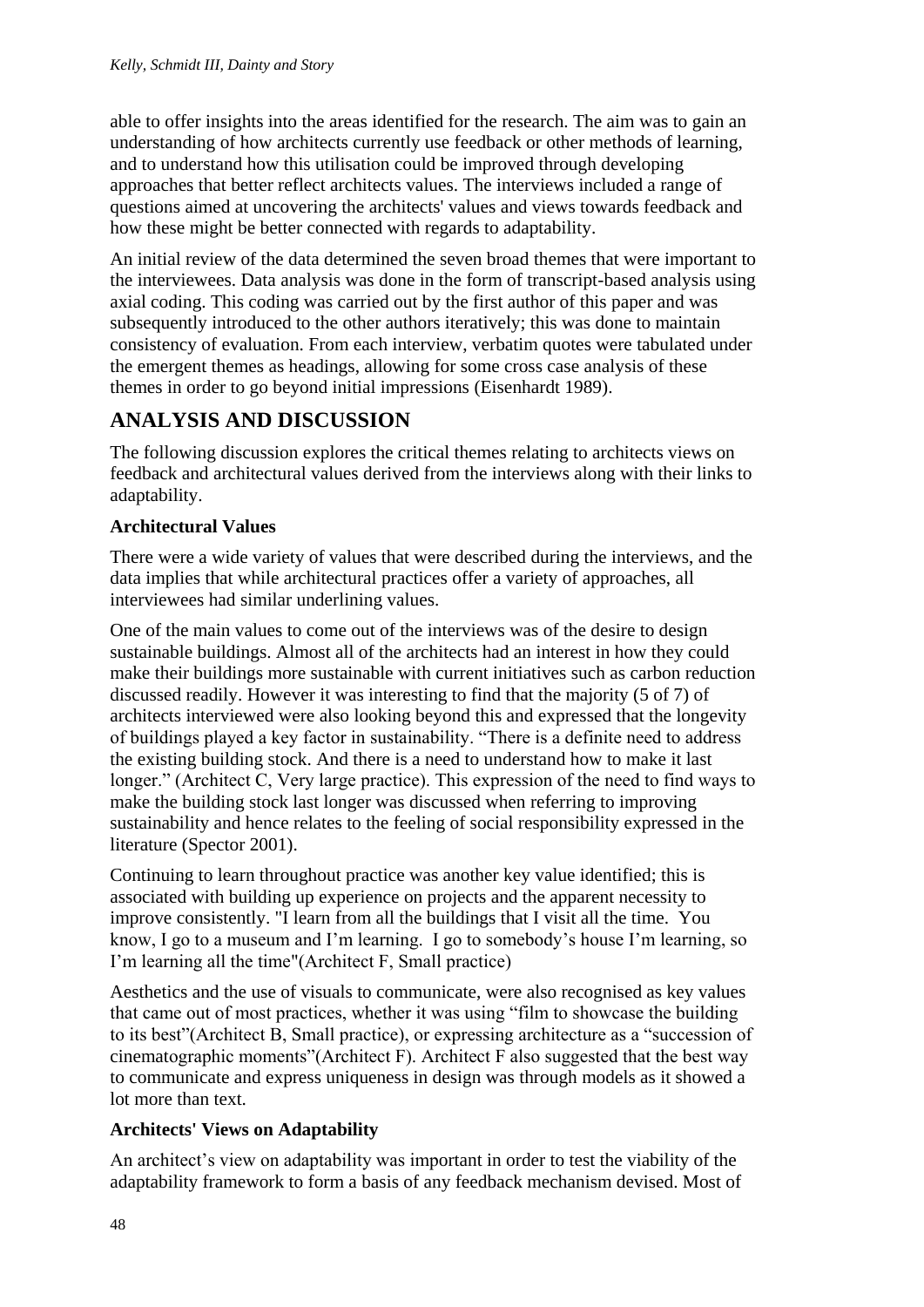the architects agreed that adaptability was on their agenda as they felt it was important to safeguard the future of buildings they are currently designing. "The existing building stock now is a problem. We want our stuff that's being done now to not be a problem in fifteen or twenty years time when it is competing against newer, higher performing buildings" (Architect A, Very Large practice). Architect C suggested that the way they develop adaptability within a building currently, is through close ties with clients and framework agreements so they work with the same client over a number of years on different projects and learn what has worked and what hasn't through continual communication. It could be suggested that a feedback mechanism may enable this communication strand without having a framework agreement with a client as potentially architects could learn how any building has changed over time.

Some of the architects also expressed reservation over making buildings more adaptable as they felt that this meant over specifying buildings, which in turn would add to the cost, and actually make them unsuitable for a specific purpose. "Trying to make buildings too flexible has its own problems. You can make them ultimately adaptable, but they're then not really suitable for the purpose that they're intended at that point in time." (Architect E, Large practice). However, it is felt that with the use of the adaptability framework as a tool to provide a more nuanced understanding of change, makes this view redundant. This will play an important role when suggesting improvements to feedback mechanisms for adaptability.

#### **The Architect's Role**

An interesting theme to come out of the interviews was the expressed lack of control on the buildings architects have designed, once it is under construction, and subsequently after it is handed over. This is supported in literature where architects are described as having an increasingly reduced role (Brady 1996). This all has an influence on the type of feedback an architect can gain from the building; it also affects an architect's enthusiasm for feedback, if they have no control over what has been built.

The compelling issue identified within this theme is that the majority of architects have explored the idea of regaining 'power' through knowledge and information. "It's about having intellectual ammunition, having information to support your decision making. This means that clients don't get so hung up on issues if you can explain your decisions and reason" (Architect C, Very large practice). This fits in perfectly with improving feedback, as the more information gained from real project experience by the architect the more justification they can have for digging their heels in over certain issues. "If architects can put that argument across stronger about the value of quality, the value of longevity, the value of good design and flexibility, then, actually, standard design and build will fall away as an unpalatable form of procurement because it's only valuing time and cost."(Architect G, Very small practice).

#### **Poor Utilisation of Traditional (Formal) Feedback**

There are a number of reasons as to why feedback is not more extensively utilised in practice. The main reasons are time and money; architects neither have the time nor the resources to carry out post-completion analysis of their design and such analysis is not routinely budgeted for. This is backed up by Eley (2001) who suggests a lack of finance and time as the main reasons for poor utilisation. The few times it is carried out it is at the clients' request.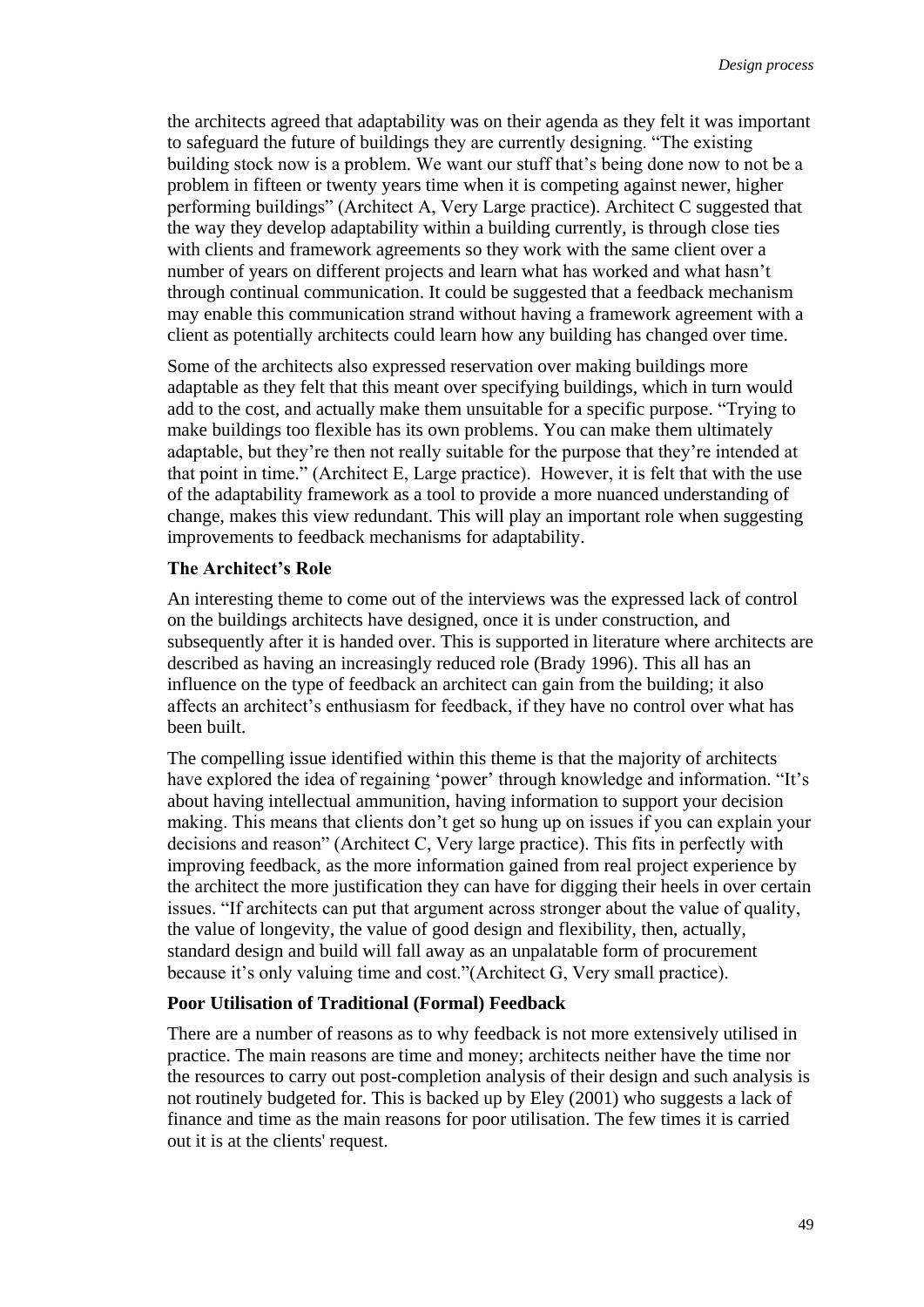Some of the formal feedback utilised include the CIBSE TM22, which was seen as good at extrapolating how the building was performing in terms of its energy use. The BUS study was also used by one architect who felt some of the social and building management issues that came up were useful information to feedback into practice. However, the majority of these were undertaken by the client and feedback provided to the architects. Another key theme to come out of the literature is that architects generally do not want to go back or feel that they have to 'let go' (Heylighen *et al.* 2007). This was backed up in the interviews with a number of architects stating the importance of allowing the users to take control, (Architect D, Medium practice).

Another issue to arise was the fact that the form/questionnaire format that comes with the majority of feedback techniques is "boring", due to the amount of closed-ended questions (i.e. suggested answers). Despite these barriers and reservations, all (but one architect) was in agreement that it is important to learn from past buildings and were very receptive to the idea of using a new feedback mechanism to do so.

## **The Success of Informal** and **Innovative Feedback**

Informal feedback is something that is currently used by all practices interviewed, and seems to be the best way to transfer knowledge gained on projects to the wider practice. A lot of this is done in informal evening presentations, weekly meetings or design reviews. "I think as a practice we tend to try and share as much as we can. We have design reviews and try and share the knowledge" (Architect E, Large practice.)

Informal discussions with clients also play an important role in this type of feedback. Architects tend to get to know the client during the briefing and construction phase and it is common to meet them again after completion and, naturally, conversations regarding the completed project tend to take place.

One of the more innovative feedback techniques used in practice was an intranet database of benchmarked office projects to allow designers to see illustrated examples of their current project type, which intern allows them use it to better inform their design decisions on similar future projects. Another mechanism about to be put in place by one practice was a sustainability 'blog', where the entire practice can contribute with anything they may have come across during projects, "We're going to offer the blog to them as a way of people contributing, people that come across things they've learned." (Architect A). This is said to work really well as a simple way for an entire practice to augment their knowledge base; given sustainability is something architects value greatly, it was felt it will be utilised by the majority of the practice.

Informal feedback seems to be the method most used by architects, but this does not provide a way of capturing it for lessons learnt or disseminating it to a wider audience. It is, however, worth noting that an improved feedback mechanism could and perhaps should incorporate some of the informal methods within its delivery.

### **The Importance of Visual Feedback**

Based on the literature, the idea of a visual feedback mechanism was explicitly raised with the interviewees, to examine whether it offered a better match with architects' values. This theme resonated with all the interviewees who discussed it. One architect suggested that they always relate back to plan and elevation drawings, so if there was a feedback mechanism that included these, for example illustrating how the space plan had changed over time, this would be deemed very useful. It was also suggested that the best way to disseminate to practice was through simple graphics that informs the practice in the simplest way possible, as all employees are very busy and always want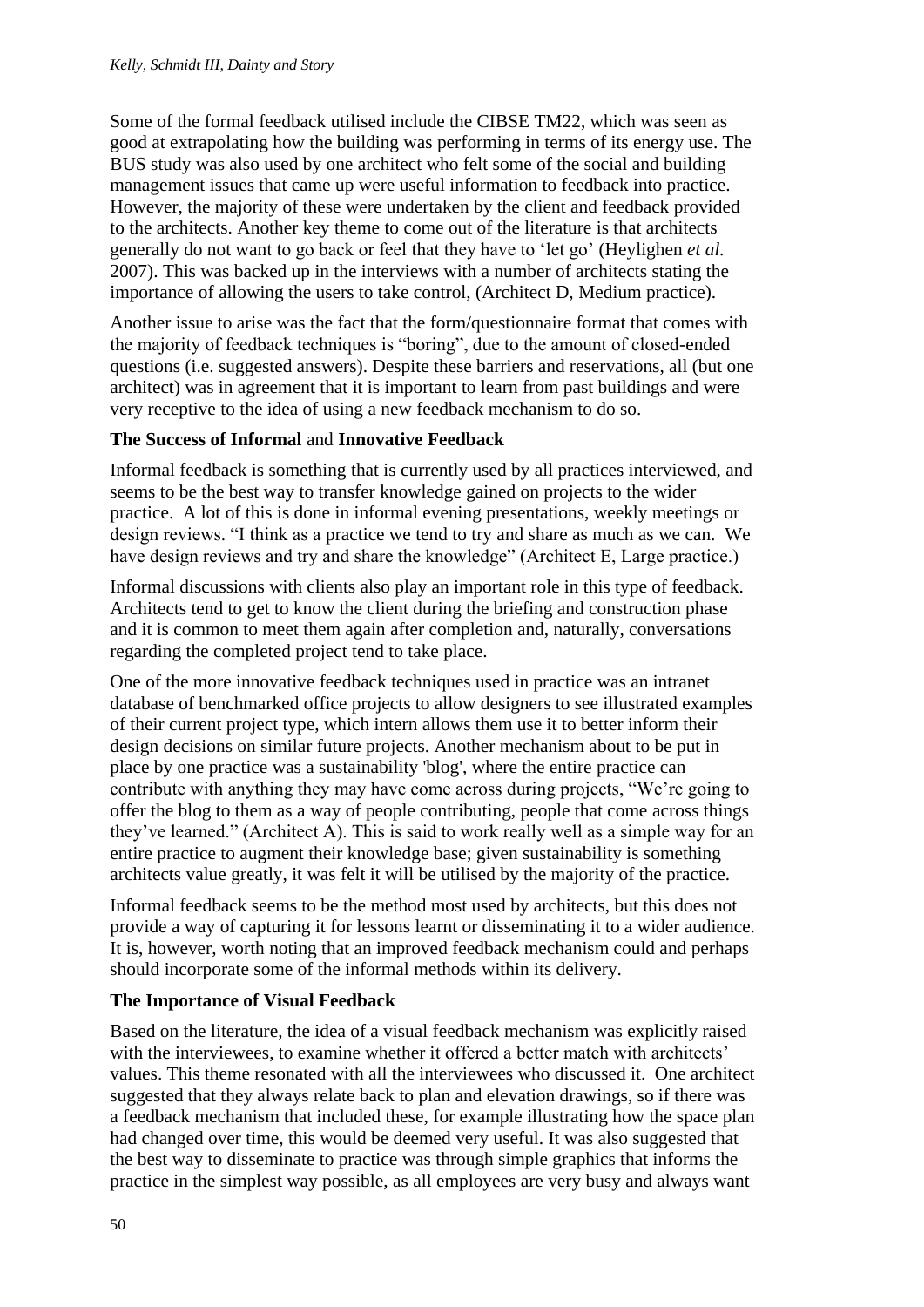information summarised in the shortest form. This will be imperative when suggesting improvements to feedback mechanisms.

#### **CONCLUSION**

Feeding back a better understanding of how buildings change over time is arguably crucial to informing architects of how they might improve the building stock and increase its longevity. However, in order for this to have a substantial impact, the feedback mechanism developed has to match the dominant values of an architect, as this has the potential to increase current utilisation.

With an architect's values being dominated by the visual, it seems only right that the most suitable feedback mechanism will also originate in that area. If this is the case, it is suggested that architects would be inspired to use it and proven benefits from lessons learnt would be embraced within the architectural arena. For this reason, one of the avenues to be explored will be the value of developing a web-based tool situated around diagrammatic architectural drawings, photographs and film to further understand how buildings change over time. This tool would come away from the formal feedback mechanisms currently suggested and situate itself within the same category as the blogs and intranets that are currently already successfully in use.

The need for this tool is backed up by the other themes explored within this paper. Architects have an interest in a buildings ability to accommodate change as they understand the need to improve a building's longevity. The architects interviewed also agreed that the more information they can obtain on past buildings the more they can influence the brief and make informed decisions about the adaptability of the design. However, this paper has also shown how poor the utilisation of formal feedback is within architectural practices. There is an urgent need to address this failing through new tools which respond to the needs of architects and their design values.

## **ACKNOWLEDGEMENTS**

The authors would like to thank all the interviewees for their wiliness to participate in the research. This research project is funded by the EPSRC through the Innovative Manufacturing and Construction Research Centre at Loughborough University.

#### **REFERENCES**

Alexi Marmot Associates (2008), *Workware Nexus*, AMA, London, UK.

- Andreu, I.C. and Oreszczyn, T. 2004, "Architects Need Environmental Feedback", *Building Research and Information*, **32**, 313.
- AUDE (2006), *Guide to Post Occupancy Evaluation*, AUDE and the University of Westminster, London, UK.
- Bordass, B., Buckley, M. and Bunn, R. (2010), *Soft Landings for Schools*, BSRIA, UK.
- Bordass, B. (2005), "Making feedback and post occupancy evaluation routine 2: Softlandings - involving design and building teams in improving performance", *Building Research and Information*, **33**(4), 353.
- Bordass, B. and Leaman, A. (2005), "Making feedback and post-occupancy evaluation routine: A portfolio of feedback techniques", *Building Research and Information*, **33**(4), 347.